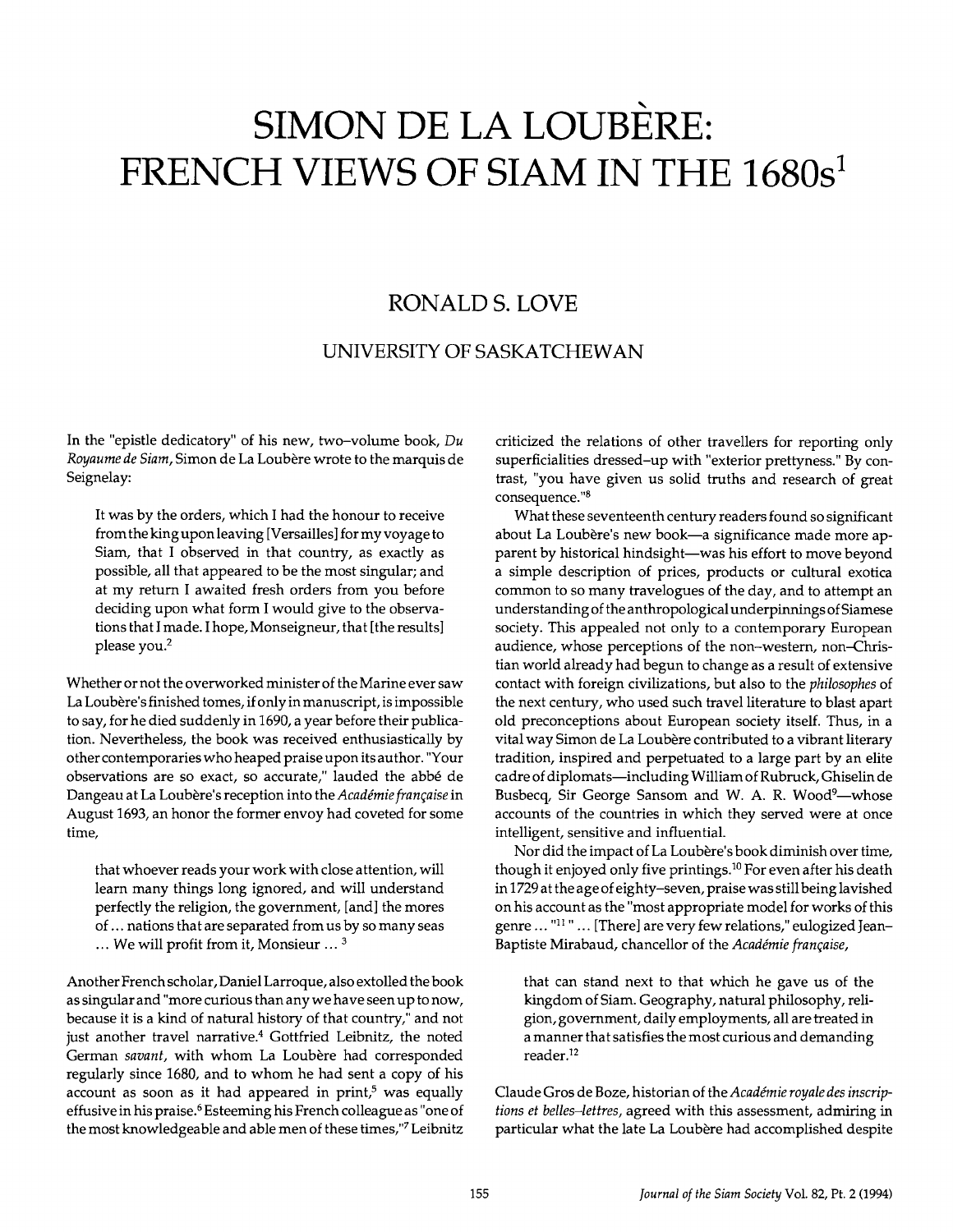the brevity of his stay in Siam-a "trimester worth more than any fame," Leibnitz had declared in 1692\_13 "In an interval lasting only three months," wrote Gros de Boze,

he collected information on the history and physical nature of this country, on the origin, language, employments, mores, industry and religion of its inhabitants, which is so exact, that the relation he published on his return [to France], even though preceded by three or four others, was regarded as unique.14

Curiously, despite the relative renown that La Loubere gained from the publication of his book, his biography is sketchy.15 Born into a distinguished *parlementaire* (i.e., judicial) family of Toulouse in 1642, he showed an early interest in literature and science that was encouraged by his father, Arnauld-a magistrate and man of letters-and by his paternal uncle, Antoine, a Jesuit priest noted for his own work in mathematics and geometry. As a young adult he moved to Paris, where he participated actively in the literary circles of the day, making a number of influential contacts. His public career began soon after with his appointment in 1672 as secretary to the baron de Saint-Romain, the French ambassador to Switzerland, followed by other postings to Strasbourg and Hanover in 1678 and 1679 respectively. Apparently, La Loubere's success in these three commissions, combined with patronage at court, won him the appointment as Louis XIV's envoy extraordinary to Siam in 1687.

The goal of this new mission was to negotiate a political alliance with that Asian kingdom in fulfillment of a longestablished foreign policy. Ever since 1664, when Jean-Baptiste Colbert had chartered the *Compagnie des Indes Orientales* with royal backing, the Bourbon Crown had been seeking ways to establish France as a great commercial, political and military power in the Far East, in direct challenge to Dutch hegemony. First efforts to realize this goal by colonizing Madagascar had failed in the 1660s, however, followed by the humiliating defeat in 1674 of the sieur de La Haye's "Persian squadron" by Dutch forces.16 Subsequently, French attention had shifted to the strategic kingdom of Siam, whose monarch, Phra Narai, already had made some tentative steps toward opening diplomatic relations with the Sun King as a counterpoise to the threat of Dutch encroachment.17Meantime, French policy had received a further incentive in the form of assurances from the Apostolic fathers of the Missions *Etrangeres* (active in Siam since 1662) that the Asian monarch was ready to convert to Christianity, having misinterpreted-or perhaps misrepresented-his generosity toward them as a sign of his desire to embrace their faith.

Encouraged by these prospects for success, Louis XIV dispatched two embassies to Southeast Asia from France. The first, led by the chevalier de Chaumont in 1685,<sup>18</sup> failed to achieve the conversion of Phra Narai as anticipated, though two treaties were signed giving extensive trade privileges to the French *Compagnie des Indes Orientales,* and protection to Siamese converts to Catholicism. The second legation, headed by La Loubere in 1687,<sup>19</sup> was sent ostensibly to strengthen these ties by coneluding a firm alliance. But the real goal probably was to gain ascendancy over Siam, using the 636 soldiers sent out with the ambassador as an initial holding force. This embassy, too, failed to achieve its objectives. A new commercial treaty was negotiated, though under very trying conditions. Meanwhile, the steady growth of strong anti-French sentiment at the Siamese court over the foreign military occupation of Bangkok and the port of Mergui on the Bay of Bengal did not bode well for the future. In fact, within six months of La Loubere's departure for France in January 1688, Siam exploded in a bloody revolution that toppled Phra Narai's dynasty from the throne, overthrew the French garrison and closed the kingdom to Europeans, except for a single Dutch trading post.<sup>20</sup> By the time news of the disaster had reached Europe, Louis XIV was engaged heavily in a new war with his continental enemies and was in no position to respond. French contact with Siam thus ended abruptly for the next 150 years.

Despite the ultimate failure of his embassy, Simon de La Loubère produced a remarkable book on his return to Europe, a masterpiece of travel literature as highly valued today as it was admired in 1691. One of the many elements that make modem Thailand unique among other Asian nations is that most of what is known of its history in the late sixteenth, seventeenth and early eighteenth centuries is preserved only in contemporary European sources, the Siamese archives having been destroyed with the former royal capital of Ayudhya in 1767 by invading Burmese armies. Of these sources, La Loubère's *Du Royaumede Siam* is considered to be the best. David K. Wyatt, an American specialist of Thai history, describes the book as "a lucid, comprehensive, and extremely accurate account of the life and civilization of Ayutthaya in the seventeenth century:"

The information with which [La Loubere] provides us, whether of physical geography, manners and customs, political and social structure, or religion and administration, remains extremely useful to our understanding of Thai culture and society. Nearly three centuries have passed since he wrote, yet much of what he saw ... is still to be seen in Thai villages, monasteries, and homes.<sup>21</sup>

A recent French editor of the work adds further that one must "render homage to the efforts of La Loubere to maintain his impartiality, objectivity and prudence in making final judgments while writing the book."<sup>22</sup>

Indeed, this quality of fairness is a salient feature of the two volumes, the author having endeavoured conscientiously to maintain a balanced view of his subject. No doubt his efforts here were aided by the significant fact that he approached Siam from the broad perspective of a writer and diplomat, rather than the much narrower focus of a merchant, soldier or cleric. Moreover, his account is free of the bitterness one might have expected, given the disappointments of his embassy to which few references are made, except to illustrate particular points from personal experience. As well, the book is largely unaffected by cultural or racial prejudice often found in other travelogues of the period. Only in matters of religion, warfare, science and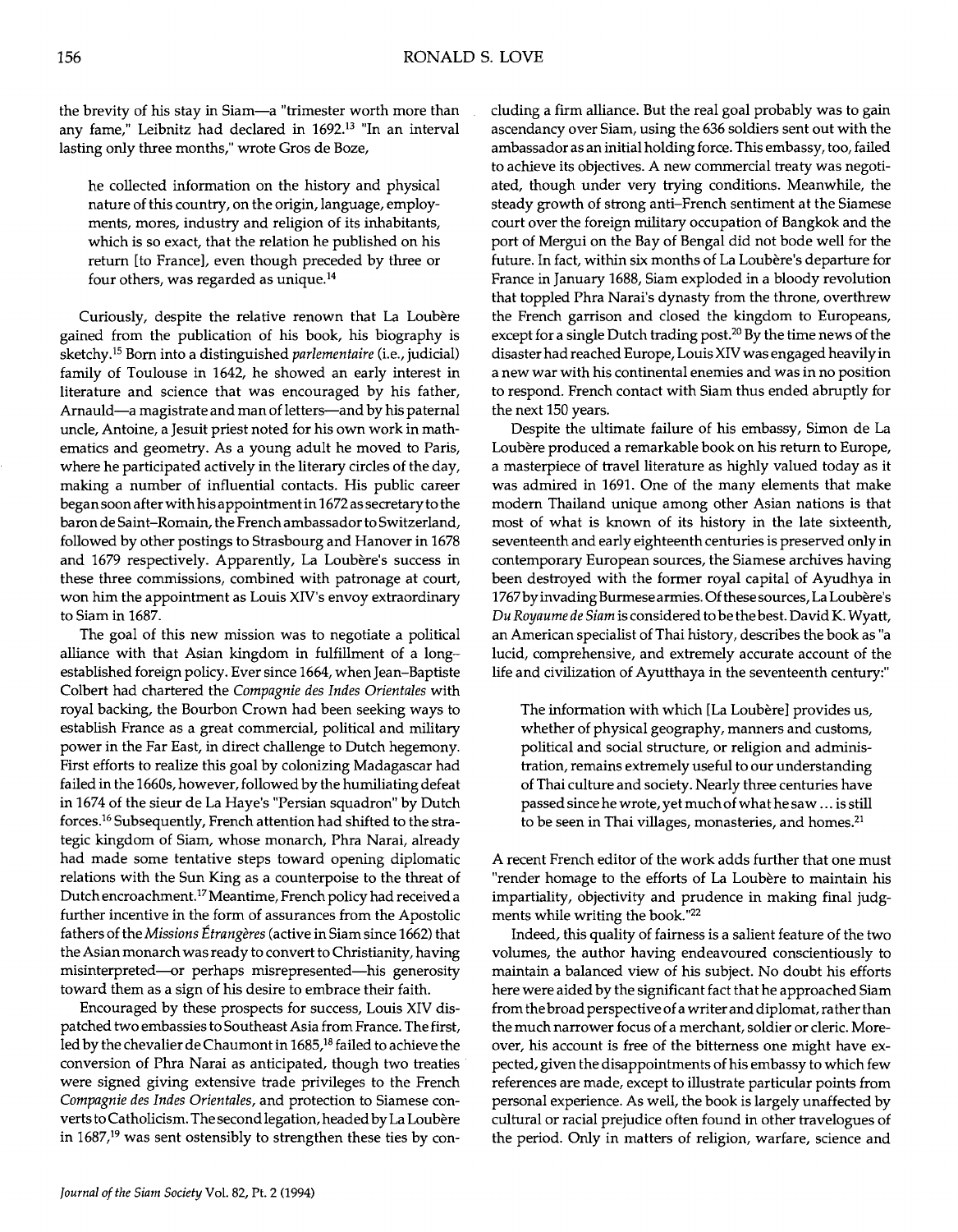technology does La Loubere betray a Christian European sense of superiority; yet, even in these matters he did not dismiss the Siamese as inferior or simply primitive. Rather, he explained their apparent "backwardness" according to contemporary notions of anthropology, geography and even rudimentary sociology, which gives still greater dimension to his analysis. As a result, his portrayal of Siam is not only sensitive and sympathetic, but it also reveals almost as much about seventeenth century European mentality and habits as it does about the Siamese people and their kingdom.

In his introduction, La Loubere outlined his method in scholarly consideration of his audience. He developed his text by stages, he wrote, in order that

the farther the Reader shall advance in the perusal of the work, the more he will find it worthy of Curiosity; by reason thattheNatureand Genius of the *Siameses,* which I have every where endeavoured to penetrate into, will be discovered more and more.<sup>23</sup>

He also consulted the relations of previous visitors to the east with whom his readers already were familiar. Fernão Mendes Pinto,<sup>24</sup> Jeremias van Vliet<sup>25</sup> and Nicolas Gervaise<sup>26</sup>-all of whom had spent time in Siam-are cited frequently in the text, as are João de Barros, <sup>27</sup> François Pyrard, <sup>28</sup> Sir Thomas Herbert, <sup>29</sup> Father Navarete<sup>30</sup> and François Bernier.<sup>31</sup> Thirty-seven contemporary and near-contemporary writers are quoted in totai.32 La Loubère even drew upon classical authors, such as Aelian, Ptolemy and Strabo, to strengthen his work with still-accepted authorities.33 Such preliminary research was essential, he observed, having "supplied the defect of a longer residence, and has made me to remark and understand in the three months I was at *Siam,* what I could not perhaps have understood or remark'd in three Years ... "34 For similar reasons, he devoted the entire second volume of his book to various moral, mathematical, astronomical and historical texts obtained from India, China and Siam, because "it seems to me that the Comparison of the things of Neighbouring Countries with each other, does greatly illustrate them."35

Yet, at the same time La Loubere applied to these sources a very critical eye, being particularly careful to warn his readers against the hidden snares in contemporary travel literature. For example, he remarked that the use of adjectives, such as good, ugly, magnificent and so on, already "equivocal in themselves, must always be understood with reference to the Phantasie [i.e., the culture and individual perspective] of the Author of the Relation," for the natural tendency is to evaluate unfamiliar things by comparison to what is known at home. $36$  And even then, what was habitual to a Portuguese was not necessarily so to a Frenchman. Consequently, such words should be seen as culturally charged, relative terms only and never as absolutes. "Another defect in Relations," he noted, was the inaccurate rendering of foreign labels or expressions by translators who disregarded cultural significance when selecting European equivalents-or as La Loubère put it, "when the same Words and the same *Ideas* are transferred from one to the other."37 This

practice distorted meanings as grossly as the contemporary travel writer's other bad habit of judging unfamiliar societies on the basis of a few traits only, according to what seemed "either extravagant or admirable." The false impressions created by such careless approaches to translation and observation would disappear, he argued, if translators were more sensitive to the cultural nuances of native appellations, and if foreign civilizations were viewed comprehensively, not piecemeal, because that would reveal "that there is not in any place anything marvelous or extravagant."38

La Loubere divided the first volume of his text into three parts-copiously illustrated with maps, drawings and diagrams of people, places and things-reserving the second volume for supporting documentation.<sup>39</sup> Part I deals with "the Country of *Siam,* its Extent, Fertility, and the qualities of its Soil and Climate,"40 broadly describing the kingdom's physical geography, territorial boundaries, water courses, agriculture, seasonal changes, natural resources and centers of population. Part II attempts to "explain the manners of the *Siameses* in general, and then their particular Customs according to their various Qualities."41 Here are found details on the physiognomy of the people; their dress, attitudes and character; their houses, furnishings and means of travel; their diversions and daily activities; their notions of education, marriage and community; and finally their skill in medicine, science, music and the plastic arts. Part III, concerning "The Manners of the *Siameses* according to their several conditions," scrutinizes the structure of Siamese society, its hierarchy, government, laws, social relations and administration. In the third part the religious establishment also is examined, with extensive discussion of Buddhist history, theology and morality.

Like so many other Asian kingdoms, observed La Loubere, Siam was familiar to western travellers only from its coasts, chief waterways, major cities and ports, "which some report to be the best in all *India* ... "42 Otherwise, detailed information was scanty, the Siamese having made no effort even to map their country, perhaps fearing that such valuable intelligence might fall into the hands of would-be invaders.<sup>43</sup> The history of the kingdom and its people was equally obscure, "the Books thereof [being] very scarce, by reason the *Siameses* have not the use of Printing," despite having borrowed so much else from neighboring China. As for those few "chronological Abridgements" that did exist, the former envoy dismissed them as "dry and insipid" and more "full of Fables" than reliable facts.<sup>44</sup>

His purpose, therefore, was to correct the prevailing dearth of knowledge by writing a comprehensive treatment of Siam that would satisfy the interest of a receptive European audience, which already was acutely aware of the world around it and was imbued as never before with an anthropological curiosity about foreign, non-Christian societies-a curiosity fuelled by the enormous body of contemporary travel literature that "continued to swell till it overflowed all reasonable limits,"45 and complemented by both a growing sophistication of analysis and a declining sense of ethnocentrism. Thus, La Loubere's work does far more than simply reflect the mood and mentality of his readership; it also mirrors the late seventeenth century intellec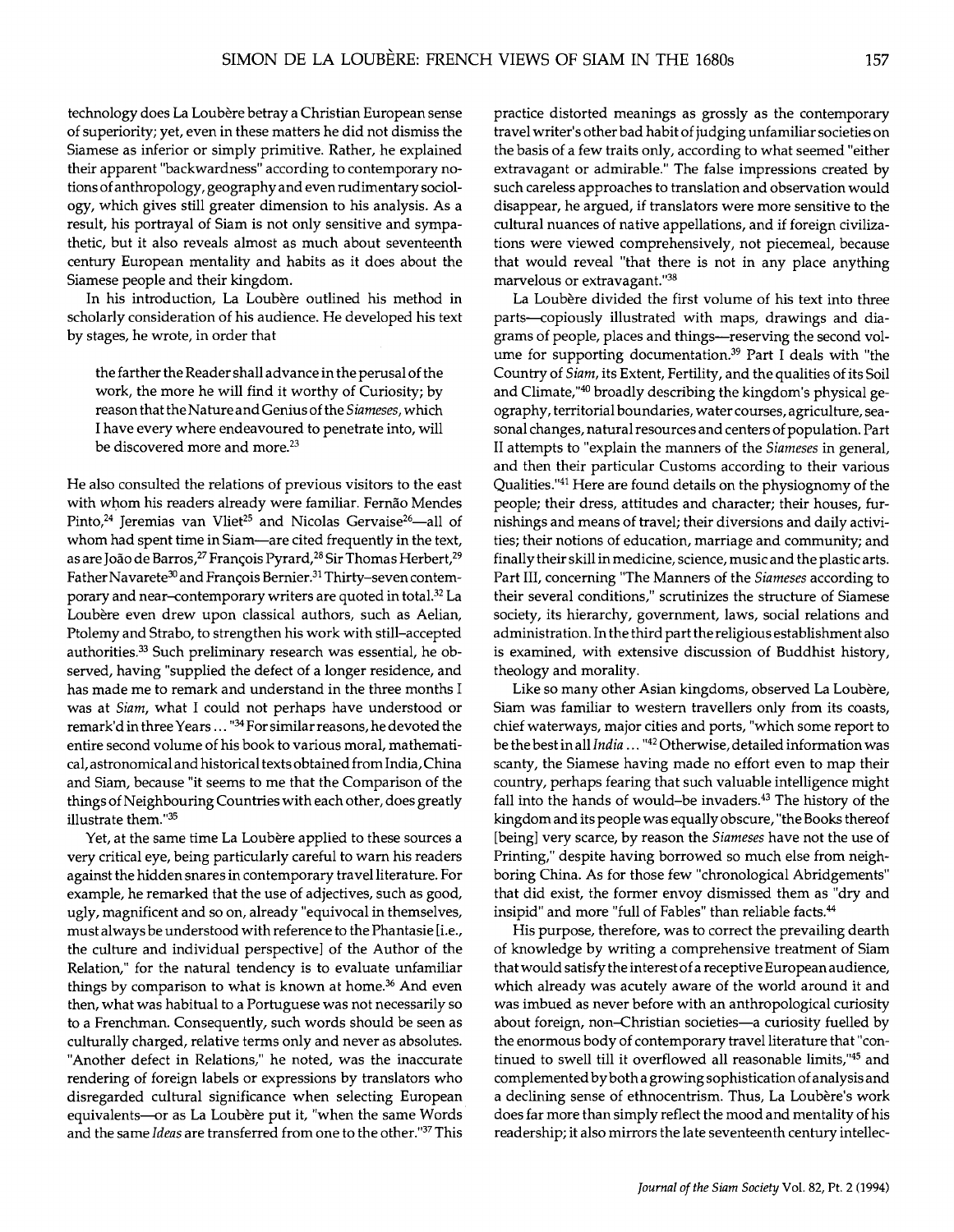tual revolution-identified by Paul Hazard in his book, *The European* Mind-which was sparked to a large degree by Europeans looking eastward and discovering there "a vast agglomeration of non-Christian values, [and] a huge block of humanity which had constructed its moral system, its concept of truth, on lines peculiarly its own."46 Compelled to reconsider the fundamental concepts of the western world "as a result of the conditions in which [these same ideals] were seen to operate in far-off countries," articulate Europeans recognized that they no longer could take their old perceptions for granted.47 Instead, noted Hazard:

Practices deemed [formerly] to be based on reason were found to be mere matters of custom, and, inversely, certain habits which, at a distance, had appeared preposterous and absurd, took on an apparently logical aspect once they were examined in the light of their origin and local circumstances.48

Or, as La Loubere observed more simply, "so true it is that the Phantasies [i.e., social tastes and perspectives], even they which seem to be most natural, do greatly consist in Custom."49 Hence, "difference," not "superiority" was becoming the emphasis of the day, which represented "a striking psychological readjustment" in the European mind.<sup>50</sup>

This change of perspective is what lends so much significance to La Loubere's book; it helps also to explain the remarkable fairness of his judgments, as well as his depth of analysis, sensitivity to Asian conditions and willingness to accept most indigenous practices on native terms, however peculiar or strange they first may have appeared. For example, La Loubere used what he knew of Asian linguistics and demography to trace the ethnic origins of the Siamese.51 Like so many other cultures in Asia, he noted, the people of Siam spoke two languages-the "Vulgar" and a second "dead" tongue, called "Ballie" (or Pali, the language of the Theravada Buddhist scriptures used primarily by monks in the writing of law and religion), $52$ which European missionaries had traced to India and ultimately to Ceylon, the birthplace also of Buddhism. These factors alone indicated that the Siamese people "are near of the same Genius with their Neighbours."53 But the former envoy hypothesized still further, suggesting that to escape political turbulence elsewhere ("the Crowns of *Asia* [being] always instable"), various peoples had migrated to Siam where they had intermarried. Consequently, Siamese blood was "very much mixed with foreign,"54 a phenomenon evinced in his own day, he believed, by the physiognomy of the people in comparison with other Asians, and the existence of twenty-one separate foreign communities, long-established in the suburbs around Ayudhya.55

Whatever questions one might raise about the ultimate accuracy of La Loubere's analysis, what really matters here is the way he blended empirical evidence gathered from observation with thoughtful reflection, using an almost scientific method to reach his conclusions. This approach is similarly evident in his treatment of other themes, such as the nature and extent of

Phra Narai's royal authority, a topic of obvious interest to the subjects of Louis XIV. Portrayed outwardly as an autocrat who ruled through fear and mistrust (since "despotick Authority is almost destitute of [other] defence"),<sup>56</sup> the king of Siam held the power of life and death over his subjects, whom he tortured or executed "without any formality of Justice, and by the hand of whom he pleases ... "<sup>57</sup> But he was nevertheless a responsible monarch who knew his duty well, having once observed to La Loubère's deep admiration that good kingship was not "inspired" (i.e., natural) in a prince, and that from his "great Experience and Reading he perceived that he was not yet perfect in understanding it."58 Nor was his justice as arbitrary as at first appeared. Punishments, though cruel, usually fitted the crime and carried no lingering stigma of disgrace as in Europe,59 being looked upon as proof of the king's "paternal care" for his subjects.<sup>60</sup> Equally striking was that a criminal's immediate superior shared his sentence "by reason that ... having the power to correct him, he ought [also] to answer for his conduct."61 Thus the yoke of autocratic authority fell most heavily across the shoulders of court nobles and other men of rank, whose "Ambition in this Country leads to Slavery." Meanwhile, "Liberty, and other Enjoyments of Life are for the vulgar conditions,"62 a point not lost on the *philosophes* of the next century, who would use such examples to fashion their own version of Enlightened European Despotism.

Still more revealing of cultural differences are the direct contrasts La Loubere drew between native and western customs, often to the discredit of Europe. Remarking on native hygiene and dress, for example, the former envoy wrote that the Siamese bathed regularly, cleaned their teeth and washed their hair, which they anointed with scented oil "as the Spaniards do," before combing it carefully, "which most of the Spaniards do not."63 And although they wore almost no clothing, "so great a Nudity renders them not immodest." On the contrary, the Siamese were so scrupulous about revealing parts of the body "which Custom obliges them to conceal," that whenever the French soldiers went bathing, "'twas necessary to give [them] some *pagnes* [i.e. panungs, or swaddling loincloths] to wash in, to remove the Complaints which these People make, of seeing them all go naked into the River."64 "[This] proves, in my opinion," reflected La Loubere, "that the simplicity of Manners, as well as the heat, is the cause of the Nakedness of the *Siameses,"*  who were surprised in their turn by the numerous layers of clothing worn by Europeans. Particularly baffling to them was the overly abundant garb of French ladies-an excess "absolutely contemn'd ... as too intricate and troublesome for the Husband that would pull it off from his Wife":

... I have since consider'd [mused La Loubere], that [the Siamese] imagin'd perhaps that our Wives lay in their Cloathes, like theirs, which would doubtless be very troublesome.<sup>65</sup>

Equally inscrutable was the European use of cosmetics. It was customary in Siam to chew betel nut (just as some westerners chewed tobacco), which blackened the teeth and stained the lips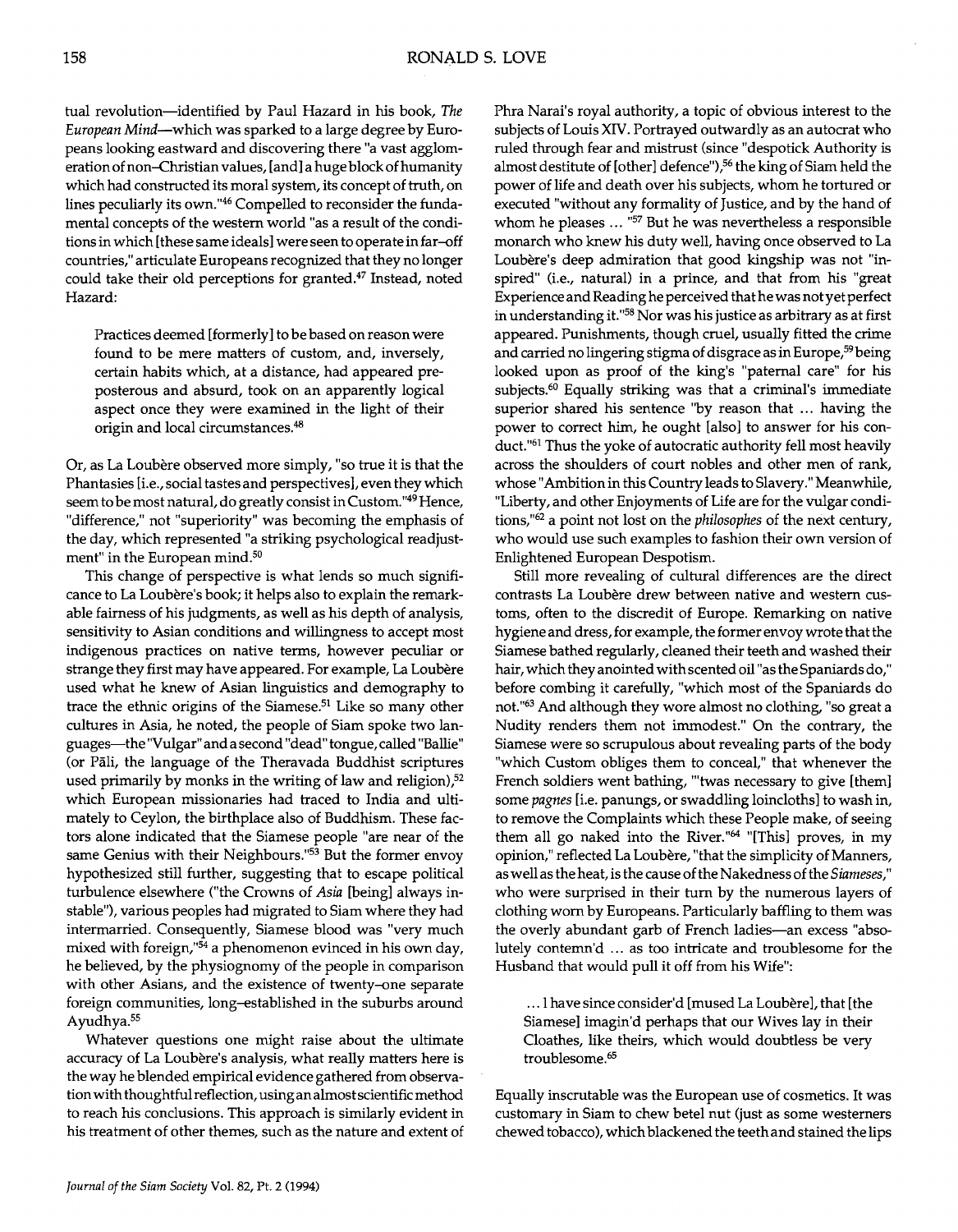a blotchy red, though both were considered a sign of beauty. Consequently, when the natives saw "in the Pictures of our Ladies" the rich vermilion coloring of the lips, they were impressed, concluding erroneously "that we must needs have in *France,* better *Betel* than theirs!"66

Such cultural differences, though amusing, were largely superficial. Far more evocative were La Loubere's thoughtful comments on the character and intellect of the Siamese, and the searing criticisms these implied of the hypocrisy and inhumanity of contemporary European society. This critique was especially evident in his description of the Siamese as an honest, courteous and imperturbable people, both "plain in their Habits" and "Rich in a general Poverty, because they know how to content themselves with a little,"67 unlike the materialistic westerner. And if they were sometimes guilty of minor faults, such as timidity and occasional lying, real "Vices are detestable amongst them, and they excuse them not as witty conceits, nor as sublimity of mind"<sup>68</sup>-La Loubère's implication being that Europeans did. And despite their paganism, the social blemishes of divorce and beggary-so common in the west, where the Christian virtues of marital fidelity and charity were supposed to operate-were seen rarely in Siam,<sup>69</sup> where family life was close and loving,<sup>70</sup> and relatives "charitably maintain those that cannot maintain themselves out of their Estate or Labour. "71 Even their Children were physically better proportioned than French offspring, which the former envoy attributed "to their not swadling in their Infancy;" whereas

The care that we take to form the Shape of our Children, is not always so successful, as the liberty that they leave to Nature to proceed in forming theirs.72

In each of these comments, one almost can hear the rumblings of Voltaire, Montesquieu and a host of later *philosophes.* 

La Loubère was well aware, of course, that there were many negative aspects of Siamese society-a society in which slavery was practised widely and "servitude was the reward of Ingenuity."<sup>73</sup> Yet, he was willing to forgive and justify much. He deplored, for instance, the intellectual backwardness, cowardliness and sheer superstitiousness of the Siamese people, whom he declared to be "utterly ignorant" of the sciences at which Europeans excelled and inclined "to imagine Wonders," despite their being intelligent, rational and quick to learn. Their astronomy, he charged, was both rudimentary and inexact, while their knowledge of medicine and biology was primitive even by contemporary western standards. As well, he noted, their facility in such technical fields as metallurgy, mechanics and fortification was so inferior that Phra Narai already had begun to rely upon European expertise to supply the deficiencies.<sup>74</sup> "But it must be confessed for their excuse," the Frenchman added swiftly, disarming his own criticisms, "that all application of Mind is so laborious in a Climate so hot as theirs, ... that the very *Europeans* could hardly study there, what desire soever they might have thereto. "75

La Loubère was similarly evenhanded when describing what he perceived as a singular lack of martial spirit among his late Asian hosts, and their apparent faintheartedness when confronted with force—the presence of a strong warrior mentality, backed by skill at arms and a powerful military establishment, being one of the principal yardsticks used by contemporary westerners to gauge the sophistication of non-European societies against their own. "The Sight of a naked Sword is sufficient to put an hundred *Siameses* to flight," he scoffed, adding with an air of cultural, even racial superiority that

... there needs only the assured Tone of an *European,*  that wears a Sword at his side, or a Cane in his hand, to make them forget the most express Orders of their Superiors.<sup>76</sup>

Nevertheless, the former envoy could not help but admire "the Constancy [i.e., bravery] with which it is reported that the *Siameses* do undergo" the savage punishments that they frequently were subjected to under native law and custom. That kind of fortitude, he confessed, was almost "incredible in persons who express so little Courage in War."77 As for Siamese superstitiousness, manifested by such things as their faith in lucky and unlucky days, La Loubere had only to remind his readers that this "Folly [also] ... is perhaps too much tolerated amongst Christians; witness the Almanac of *Milan,* to which so many persons do now give such blind belief."78 And he turned the same criticism against those Catholic priests working among the Siamese, who had refused to interpret the latter's Buddhist religion and rituals to him, sneering that they "look'd upon these things with Horror, as Witchcraft and Compacts with the *Demon,* altho' it be very possible that they are only Fooleries full of Credulity and Ignorance."79

Just like any other European of his day, the former envoy had been imbued deeply since infancy with an unshakable belief that Christianity, and specifically Catholic Christianity, was the only true faith. But rather than dismiss Buddhism summarily out of hand as the quotation above seems to suggest, he attempted to understand and explain in detail its characteristics and underlying precepts within the Asian context, though in the final analysis his comprehension was imperfect. Hampered by a lack of time during his embassy, the inadequacies of his printed sources (most of which described the faith as it was observed in India or China, rather than Siam),<sup>80</sup> and the dense filter of his own Christian bias, he was prevented from penetrating beneath the surface of Buddhism to reach a more subtle appreciation of its essential concepts and moral philosophy. Certainly he seems to have had no knowledge of either the Four Noble Truths upon which the religion was founded, or the Eightfold Path to Enlightenment, which consists of right view, right thought, right speech, right action, right livelihood, right effort, right mindedness and right concentration.

Instead, La Loubère focused on the exterior features of Siamese Buddhism that appeared to have Christian parallels, in addition to those doctrines-such as the nature of heaven and hell, the concept of sin and the eternity of the world--that were of greatest interest and accessibility to his European audience. He described at length, for example, the hierarchical organiza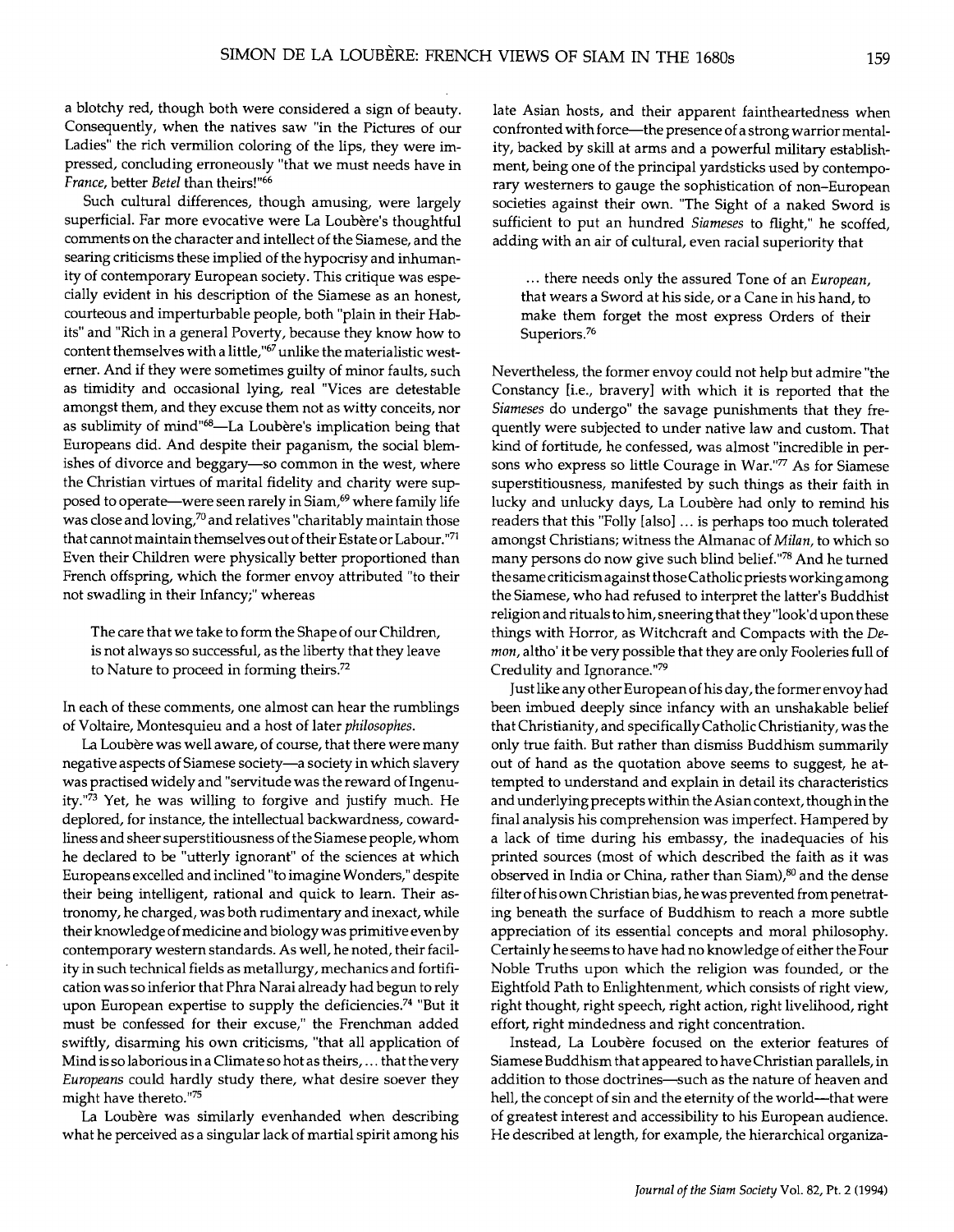tion, dress, housing and training of the "talapoins" or monks of whose rigorous life-style he seems to have approved-with the intention, perhaps, of drawing an implicit contrast with the licentious behavior of some Catholic clergy, whose bad conduct periodically scandalized European society. Yet, because of his western outlook, the former envoy did not understand the full significance of certain aspects of the monks' daily routine which consisted, he thought, of preserving themselves from sin while leading "a penitent Life for the Sins of those that bestow Alms upon them, and to live on Alms."<sup>81</sup> This was an essentially Christian concept of monastic duty. La Loubere had simply failed to grasp the larger Asian view that by practising the ethical precepts of the faith, meditating regularly and aspiring to purity of character, the monks were a living example to their people, who looked upon them as moral leaders. Furthermore, by accepting charity from the laity, the "talapoins" afforded them an opportunity to practise the householder's virtue of giving, the performance of good deeds being the basic condition formoralimprovementinaccordancewith the Eightfold Path to Enlightenment.

More successful, however, was the former envoy's representation of the Buddhist concept of the human soul (which he defined as a material substance inhabiting the human form, but without being "physically united with the Body, to make one with it") and its transmigrations through successive existences. This continuous pattern of rebirth, he explained, was a form of penance "to extirpate ... Sins by ... Sufferings, because that indeed there is no kind of Life which has not its Troubles. "82 Hence the soul's "perpetual necessity of animating Bodies, and of passing from one to another" until, having reached the state of *"Nireupan"* (i.e., Nirvana, the extinction of individuality and absorption into the supreme spirit), it "disappears, they say, like a Spark, which is lost in the Air. "83 In addition, though he did not know the name for it, La Loubere clearly understood that these transmigrations were governed by the Buddhist concept of karma-the universal causality and law of deeds-which determined a person's fate in his next life by the sum of his actions in one of his successive states of existence. Or, as the Frenchman put it more simply, the Siamese

... attribute this distributive Justice to a blind Fatality. So that according to them, 'tis the Fatality which makes the Soul to pass from one state to a better or a worse, and which retains them more or less proportionably to their good or bad works.84

Ultimately, however, La Loubere rejected Siamese Buddhism as little more than "a Texture of Fables. "85 And although he seems to have approved of its underlying moral teachings to kill nothing, steal nothing, commit no "impurity", tell no lies and "drink no intoxicating Liquor"86-probably because these corresponded to basic Christian virtues-he could not accept a doctrine that contained "no Idea of a Divinity ... being far from acknowledging a God Creator." For this was fundamental to his own system of belief. By the same token, he doubted that the historical Buddha ever existed, there being "no reasonable [i.e.,

written] memory of him" comparable to the life of Jesus Christ as preserved in the Christian Bible, apart from a few texts replete with what he dismissed as inconsistencies, contradictions and "gross Ignorance."<sup>87</sup> Thus, he wrote, "we ought rather to call [the Siamese] Atheists than Idolaters."88 The former envoy even criticized the kingdom's toleration of other religions, not because he disagreed with the idea in principle, but because he considered the principle naive. For "by approving that other People have each their worship, [the Siamese] comprehend not that some would exterminate theirs"89-a thinly veiled reference to the Jesuit priests and Apostolic fathers of the *Missions Etrangeres* who were trying even then to convert the realm to the Roman faith.

Harsh as his final judgment of Buddhism was, however, La Loubère was fully aware of the religion's profound cultural significance to the Siamese, and he even accorded its ancient "legislators" (i.e., Buddha and his later disciples) "the merit of having known before the *Greeks* some Intelligent Beings superior to [mortal] man, and the Immortality of the Soul." For that reason alone, he asked:

Why should we not praise the Legislators of the east, as well as the *Greek* Legislators [so admired by Christian Europeans], for that they have applied themselves to inspire into the People, what to them has appeared most virtuous, and most proper to keep them in Peace and Innocence?90

Besides, he observed, Buddhist doctrine "comforts men in the Misfortunes of Life, and fortifies them against the Horrors of Death," even if it was erroneous by Christian standards.<sup>91</sup> Such an enlightened evaluation, if not acceptance, of a pagan faith would be difficult to find elsewhere in Europe, even among the most forward-looking thinkers of his day.

Consequently, La LouberecouldnotblamehisformerSiamese hosts for believing blindly in what he viewed as a collection of "Fables, which a long succession of Ages full of Ignorance has invented upon their Account .... "92 But if they were to be converted to Christianity it was essential, he warned, "that the Missionaries, which preach the Gospel in the East, do perfectly understand the Manners and Belief of these People" first.<sup>93</sup> They also must speak respectfully of Asian religious figures and their learning at all times, the more effectively "to insinuate, that being men, they are deceived in several things important to the eternal Salvation of Mankind, and principally in that they have not known the Creator."94 Only then should the missionary fathers-"who have not the gift of Miracles" to aid them-begin to reveal Christian truth cautiously to the Siamese "for their better understanding," starting with "the Existence of God the Creator."95 This first lesson was essential, for "as they acknowledge no Author of the Universe, so they acknowledge no first Legislator. "96 "But in my opinion," continued the former envoy,

it is one of the most important Articles of the conduct of the Missionaries, to accommodate themselves entirely to the simplicity of the Manners of the Orientals, in their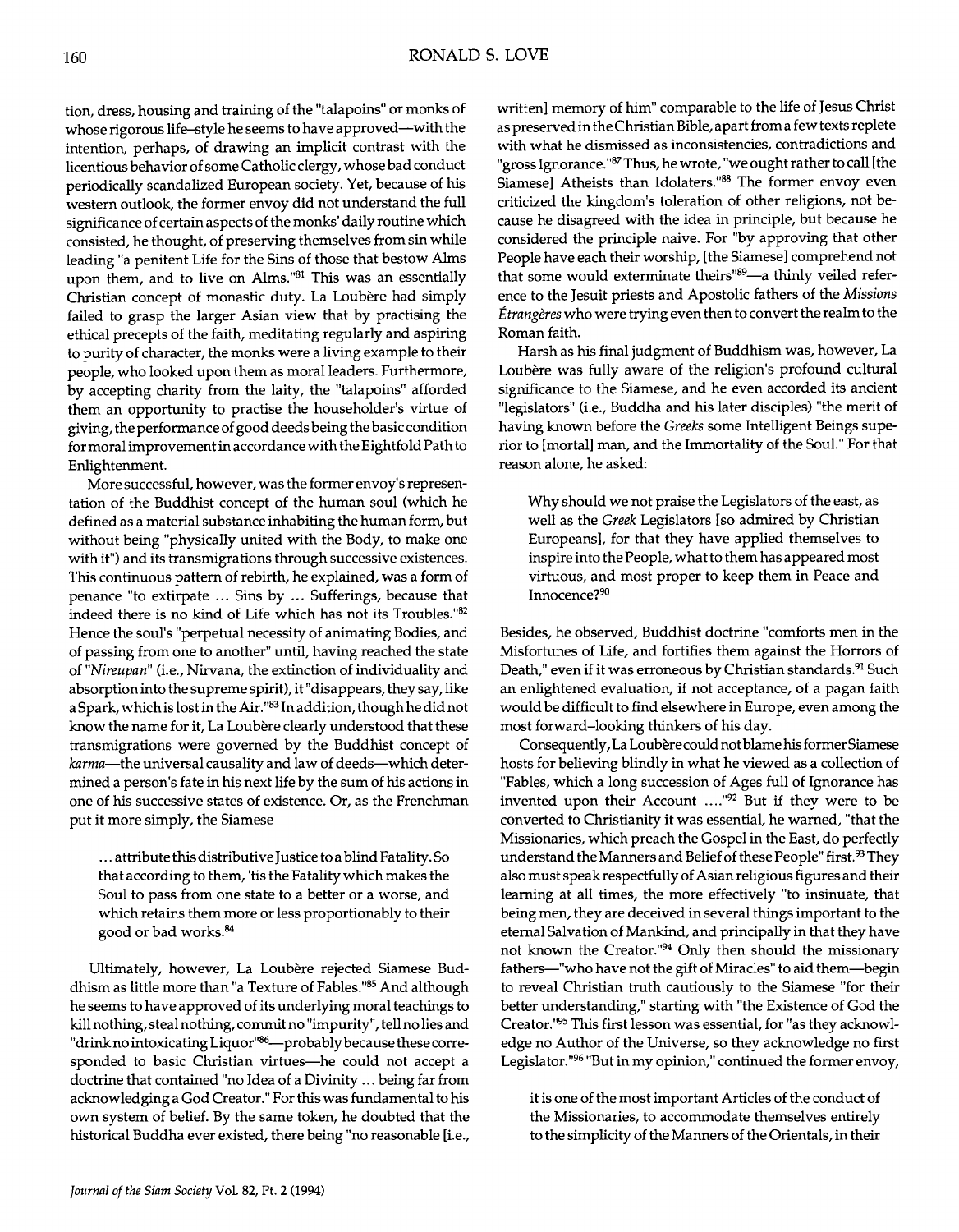Food, Furniture, Lodging, and whatever the Rules of the *Talapoins* prescribe, wherein they have nothing contrary to Christianity.97

And he cited the example of Robert Nobill, S. J., who had adopted the customs of the Brahmins in India to preach the Roman faith more successfully. But if after all of these efforts, the former envoy concluded, "the beauty of Christianity [still] has not convinc'd" the Siamese to accept the faith, the Europeans would have only themselves to blame "by reason of the bad opinion, which the Avarice, Treachery, Invasions, and Tyranny of the *Portugueses,* and some Christians in the *Indies,* have implanted and rivetted in them," not to mention "the bloody Madness of our Wars."9B

Clearly, La Loubere respected the culture, religion and character of Siamese people whose moods, he wrote, "are as calm as their Heaven, which changes only twice a year and insensibly." And if they seemed "invincibly lazy" by European standards, it was because of a debilitating climate and a social outlook that placed no merit in action, in the strong belief that it was unnatural that labor and its pains "should be the Fruite and Reward of Virtue." This was the essential difference between their culture and his. For having "the good Fortune to be born Philosophers," reflected the former French envoy, the Siamese naturally showed no interest "at the wonders, which our inquietude has produced in the discovery of so many different Arts,

whereof we flatter ourselves, perhaps to no purpose, that necessity was the Mother [of our invention]"99-a significant admission by a man trained in science, who lived in a burgeoning age of Reason.

In his book, *New Worlds, Ancient Texts,* Anthony Grafton writes that the intellectual who sets out to describe another culture must make some essential "strategic and tactical decisions" about approaches to be taken, topics to be discussed and the literary form to be adopted. "In each of these decisions, models matter."100 This clearly was understood by Simon de La Loubere, who not only had made conscious choices of approach and content in writing his account, but who also had consulted widely the relations of other travellers to Siam before casting his own. Moreover, he advocated the use of such examples in the pursuit of knowledge on the principle that "as to what concerns the Description of a Country, we cannot have too many Relations, if we would perfectly know it: the last always illustrating the former. "101 Ultimately, in the process of composing his work, he provided a new model for others to follow that rarely has been surpassed for its quality or comprehensiveness. But perhaps his greatest achievement-acknowledged even by contemporaries such as Leibnitz, Mirabaud and Gros de Boze- was giving his remarkable book a rare quality of timelessness that, according to David K. Wyatt, "serves to provide us with the essential sense of continuity of past and present which so vibrantly characterizes Thailand yesterday and today."102

- 1. I would like to thank Professor George A. Rothrock, Dr. Merrill Distad and Mr. James Di Crocco, the Honorary Editor of the *Journal of the Siam Society,* for their suggestions and encouragement in the preparation of this manuscript.
- 2. Michel Jacq-Hergoualc'h, ed., *Etude historique et critique du livre de Simon de* La *Loubere "Du Royaume de Siam"* (Paris: 1987) 109-10. Hereafter cited as La Loubere.
- 3. *Discours prononces dans 1 'Academie frant;aise /e mardi vingt--cinquieme d 'aoiU, fete de Saint-Louis* a *Ia reception de Monsieur de* La *Loubere*  (Paris: 1693) 16. Quoted also in La Loubere, 99.
- 4. Daniel Larroque to Gottfried Leibnitz, 25 May 1691, Gottfried Wilhelm Leibnitz, *Siimtliche Schriften und Briefe,* Erste Reihe, ed., series 1, 11 vols. (Berlin: 1970) III, 497. Larroque was a French scholar and the author of several histories and biographies.
- 5. Simon de La Loubere to Gottfried Leibnitz, 1 June 1691, ibid., VI, 504. The correspon-

**NOTES** 

dence between the two men covered a wide range of subjects, from their mutual interest in mathematics to friendly chatter about mutual friends in the scientific world, to European diplomacy and even to La Loubere's aid in 1683 in defending a relative who had killed a man in a duel. Indeed, La Loubere admitted on one occasion that he had "no greater joy than to [discuss] philosophy and mathematics" with the German *savant.* (See Simon de La Loubere to Gottfried Leibnitz,22January 1681,ibid., 458.)

- 6. In a letter of 21 July 1691, Leibnitz thanked Daniel Larroque for news he had sent of La Loubère's safe return to France, writing that "we are very much relieved here by having good news of him, and will be delighted to see the relation of his voyage ... " (Ibid., 587.)
- 7. Gottfried Leibnitz to Hortensia Mauro, March 1681, ibid., III, 470.
- 8. Gottfried Leibnitz to Simon de La Loubere, 4 February 1692, ibid., VII, 553.
- 9. William of Rubruck (1215-1270) was a Franciscan priest sent by Louis IX of France in 1253 to open communications with the Mongol Khan. His relation is one of the most interesting and intimate travel records in existence, and it provides the most complete firsthand record available of the Mongol empire at its height. Ogier Ghiselin de Busbecq (1522-1592) served as Imperial ambassador to the Ottoman Empire from 1555 to 1562, on behalf of the Holy Roman Emperor Ferdinand I. His description of his experiences (first published in Latin in 1589 under the title *Turkish Letters),* gives one of the most substantial accounts of Ottoman society and government in the early modem period. Sir George B. Sansom (1883-1965) was a member of the British Foreign Service from 1904 to 1947, holding diplomatic appointments principally in Korea and Japan. The author of three major books on Japanese history, he earned an international reputation as an outstanding authority on the island empire. Like Sansom, W. A. R. Wood (1878-1970) also was in the British Foreign Service, eventually becoming Consul-General to Thailand,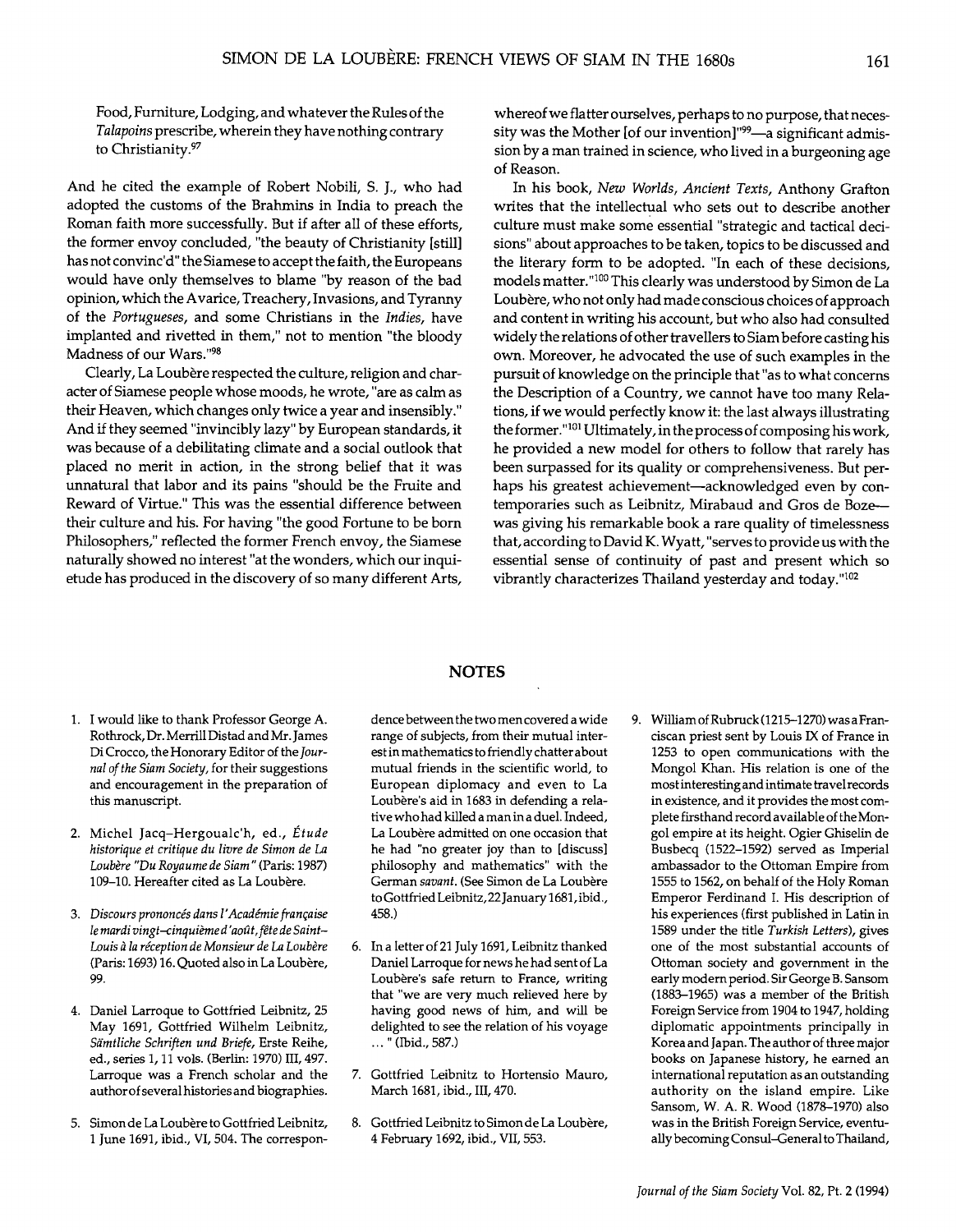lic career. In 1924 he wrote the first compre-<br> *François Martin, fondateur de Pondichéry, 3 tion that happened lately in the kingdom of* hensive history of Siam to appear in any vols. (Paris: 1931–34). For more recent hensive history of Siam to appear in any vols. (Paris: 1931-34). Formorerecenttreat- *Siam in the East-Indies* (London: 1690); *A* 

- 10. The two volumes were published origi- *Mirror,* 76, no. 3 (August 1991): 227-240, reprinted by 0. Frankfurter, trans., in the nally in Paris and Amsterdam in 1691, fol- and by the same author, "Colbert's Indian *Journal of the Siam Society,* 5 (1908): 1-50; lowed in 1693 by an English translation. Coean Strategy of 1664–1674: A Reap- Bèze; Orléans; Bouvet; PèreMarcel Le Blanc, Coean Strategy of 1664–1674: A Reap- Bèze; Orléans; Bouvet; PèreMarcel Le Blanc, The French edition The French edition was reprinted twice praisal," *French Historical Studies,* 16, no. 3 *Histoire de Ia revolution du Royaume de Siam*  more in Amsterdam, in 1700 and 1713, (Spring 1990): 536-559; J. Barassin, *arrivee en l'annee* 1688,2 vols. (Paris: 1692); under the title, *Description du royaume de* "Compagnies de navigation et expeditions Tachard, *Second voyage.* For modem ac-*Siam.* Finally, portions of the English trans-<br>
lation appeared in Vol. II of I. Harris's siècle." *Studia*, 11 (1963): 373–388. The Retire-ment of the French Garrison in the Year lation appeared in Vol. II of J. Harris's siècle," *Studia*, 11 (1963): 373–388. ment of the French Garrison in the Year<br>Navigantium atque Itinerantium Bibliotheca, *Navigantium atque Itinerantium Bibliotheca,* 1688," *Journal of the Siam Society,* 28 (1935):
- 11. *Discours prononces dans* I *'Academie fram;aise* 1681; the second was sent to enquire into
- 
- 13. Gottfried Leibnitz to Simon de La Loubère, 18. The principal contemporary sources for 23. Wyatt, 1; La Loubère, 114. To preserve the 4 February 1692, Leibnitz, VII, 553. Chaumont's embassy include: "Relation de texture
- 14. Claude Gros de Boze, *Histoire de l'Académie*
- 15. For the biographical details of La Loubere's Timoleon de Choisy, *Journal de voyage de* tion of this work, see: Rebecca D. Catz, *The*  Loubère, The Kingdom of Siam (London: 1693;
- 

where he spent sixty-nine years of his pub-<br>
liccareer. In 1924 he wrote the first compre-<br> *François Martin, fondateur de Pondichéry*, 3 tion that happened lately in the kingdom of ments, see: Glenn J. Ames, "Colbert's Grand *Narrative of the Revolutions which took Place* Indian Ocean Fleet of 1670." The Mariner's *in Siam in the Year 1688* (Amsterdam: 1692, Indian Ocean Fleet of 1670," *The Mariner's in Siam in the Year* 1688 (Amsterdam: 1692,

- in 1705. No doubt the dearth of publica- 17. These efforts included the dispatch of two tions was due to the complete reversal of Siamese embassies to France in 1680 and tions was due to the complete reversal of Siamese embassies to France in 1680 and *History* (New Haven, Conn.: 1984); W. A. R.<br>French fortunes in Siam in 1688. 1684 respectively. The first was lost in a Wood, A History of 1684 respectively. The first was lost in a Wood, *A History of Siam from the Earliest* storm off Madagascar in the autumn of *Times to the Year A.D.* 1781 (Bangkok: 1924). ..., 12. the fate of the initial embassy and to re- 21. See Wyatt, viii-ix. quest that French envoys be sent to Siam to 12. Ibid., 21. Quoted also in La Loubere, 100. conclude a treaty of trade and alliance. 22. La Loubere, 100.
	- *de l'histoire de France, vol. X (Paris: 1839),* from the French original, edite and a seventeenth century English transla-<br>Hergoualc'h (i.e., La Loubère). *cette Académie, depuis l'année 1726, jusques et* and a seventeenth century English translacompris *l'année 1730*, vol. VII (Paris: 1733) tion entitled, *A Relation of the Late Embassy compris l'annee* 1730, vol. VII (Paris: 1733) tion entitled, *A Relation of the Late Embassy*  life, see: Jean Pierre Niceron, *Mémoires pour Siam fait en 1685 et 1686*, Maurice Garçon, *servir* a I *'histoire des hommes illustres dans Ia* ed. (Paris: 1930); Claude comte de Forbin, *republique des lettres,* vol. XXVI (Paris: 1734) *Memoires,* in F. Michaud et Poujoulat, eds., 25. Jeremias van Vliet, *Revolutions arrivees au*  151-60; F. Michaud, *Biographie universelle, Nouvelle collection des memoires relatifs* a *Royaume de Siam* (Paris: 1673). For a modem *ancienne et moderne,* nouvelle edition, vol. I *'histoirede France,* vol. 33 (Paris: 1854); Pere English version, see L. F. van Ravenswaay, Guy Tachard, S. J., *A Relation of the Voyage*
	- facsimile reprint, Singapore: Oxford Uni- 19. For La Loubere's mission, in addition to his versity Press, 1986-hereaftercitedas Wyatt) own account see: Pere Guy Tachard, S. J., 26. Nicolas Gervaise, *Histoire naturelle et compagnies de colonisation sous l'ancien régime* Nationale, Fonds Français nouvelles ac-(Paris: 1898). The major printed primary quisitions, fols. 216–267vo.;Jean Drans and 27. João de Barros, *Quarta decada da Asia de João* sources for La Haye's "Persian squadron" Henri Bernard, S. J., eds., *Mémoire du Père* sources for La Haye's "Persian squadron" *HenriBemard,S.J.,eds.,MemoireduPerede de Barros* (Madrid: 1615). include: Henri Froidevaux, ed., *Memoires Beze sur Ia vie de Constance Phaulkon* (Tokyo: *de* L.A. *Bellanger de Lespinay Vendomois sur* 1947), published in English translation un- 28. Franc;ois Pyrard, *Discours du voyage des grandes Indes, 2* vols. (Orléans: 1697); d'Orléans, S. J., *Histoire de M. Constance,* François L'Estra, *Relation*; *ou journal d'un Premier ministre du Roy de Siam* (Paris: 1690);
	- vols. (London: 1947-48, for the Hakluyt French from Siam, see: *A Full and True* ed., 3 vols. (London: 1887-90).

Times to the Year A.D. 1781 (Bangkok: 1924).

- 
- 
- 4 February 1692, Leibnitz, VII, 553. Chaumont's embassy include: "Relation de texture of seventeenth century language, l'ambassade de monsieur le chevalier de all quotations have been taken from the Chaumont à la cour du Roy de Siam," in F. 1693 English translation (i.e., Wyatt), *royale des inscriptions et belles-lettres avec les* Danjou et Cimber, eds., *Archives curieuses* though I have cited also the page numbers
	- of Monsr. de Chaumont, Knt. to the Court of the 24. Fernão Mendes Pinto, Peregrinaçam (Lis-<br>King of Siam (London: 1687); Abbé François bon: 1614). For a modern English transla-*King of Siam (London: 1687); Abbé François* bon: 1614). For a modern English transla-<br>Timoléon de Choisy, Journal de voyage de tion of this work, see: Rebecca D. Catz, The
- duction of David K. Wyatt to Simon de La *to Siam* (London: 1688). tion of the Kingdom of Siam," *Journal of the*<br>Loubère, The Kingdom of Siam (London: 1693; Siam Society, 7, pt. 1 (1910) 1–108.
- Second Voyage du Père Tachard et des Jésuites politique du royaume de Siam (Paris: 1688). his edition of La Loubere's book. *envoyez par leRoy au Royaume de Siam* (Paris: Gervaise's book has been translated twice in this century, both times under the title 16. For French efforts in Madagascar, see: Louis du voyage de Siam, fait par le sr. Ceberet *The Natural and Political History of the King-*Pauliat, *Madagascar sous Louis XIV* (Paris: envoye extraordinaire du Roy pres le Roy *dom of Siam* (Bangkok: 1928, Herbert S. 0'Neill, trans.; and Bangkok: the White (London: 1938); and J. Chailley-Bert, *Les* les annees 1687 et 1688," Bibliotheque Lotus Co., Ltd., 1989, John Villiers, trans.).
	-
	- *son voyage aux Indes Orientales* (1670-1675) der the title, 1688: *Revolution in Siam,* E. W. *Franr;ais aux Indes orientales, ensemble des*  (Vendome: 1895); *Journal de voyage des* Hutchinson, trans. (Hong Kong: 1968); Pere *divers accidents, aventures et dangers de*  Franc;ois L'Estra, *Relation; ou journal d'un Premierministre du Roy de Siam* (Paris: 1690); (Paris: 1611 ). A modem English translation *voyage fait aux Indes Orientales (Paris: 1677);* J.C. Gatty, ed., *Voiage de Siam du Père Bouvet* of this work was published by the Hakluyt Abbé Barthélemy Carré, The Travels of ... in (Leiden: 1963). Society: The Voyage Abbe Barthelemy Carre, *The Travels of ... in* (Leiden: 1963). Society: *The Voyage of* Fran~ois *Pyrard of India and the Near East,* 1672 *to* 1674, Lady *Laval to the East Indies, the Maldives, the*  Fawcett, trans., Sir Charles Fawcett, ed., 3 20. For the Revolution in, and repulse of, the *Moluccas and Brazil,* Albert Gray, trans. and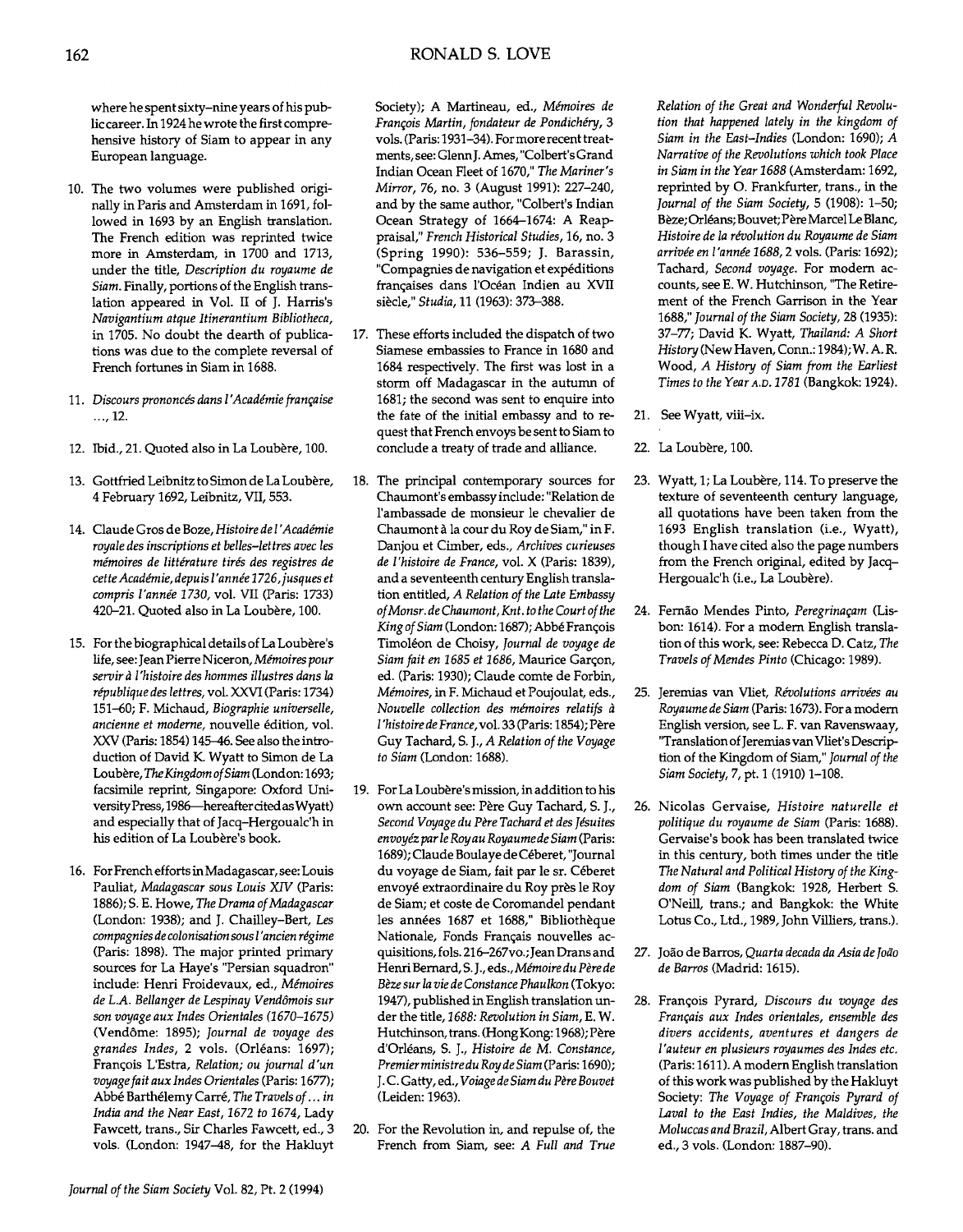- 29. Sir Thomas Herbert, *Some Years Travels into* Epicurus, Herodotus, Lucianus, Plato, ans," the second of which was to be found *Diverse Parts of Africa and Asia the Great* Pythagoras, Suetonius, Tacitus and Virgil. "in traces of language." These traces in-
- 30. Father Fernandez Domingo Navarete, S. J.,<br>Tratados historicos, politicos, ethicos y religiosos 34. Wyatt, 2; La Loubère, 114–15. As Jean- Bodin, Method for the Easy Comprehension of *Travels and Controversies of Friar Domingo Navarete, 1618-1686,* J. S. Cummins, ed., 2
- 1699) There are two English translations of 38. Ibid., 37; 208-09.
- 32. Other contemporary travelogues cited often of the *Siamese Astronomy* for calculating the by La Loubère include: Jan Struys, Les Motions of the Sun and Moon, translated (Amsterdam: 1681); Jan Huyghen van emy of Science."<br>Linschoten, Histoire de la navigation de Jean *Hugues de Linscot, Hollandais, et de son voyage* 40. Ibid., 1; 114. *prédication de l'Évangile y a faits en la* 42. Ibid., 8; 136. **finites** from various European countries. *conversion des infideles, depuis l'annee 1627 jusques* a *l'annee 1646* (Lyon: 1651); the 43. Ibid., 3; 119. 56. Wyatt, 107; La Loubere, 357. chevalier de Chaumont (see note 18 above); Abbé François Timoléon de Choisy (see 44. Ibid., 8; 137. 57. 57. Ibid., 104; 351. note 18 above); Vincent LeBlanc, *Les Voyages fameux du sieur Vincent Le Blanc,Marseillais,* 45. Paul Hazard, *The European Mind 1680-1715,* 58. Ibid., 100; 343. 1648); Father Gabriel Magaillans, S. J., 1616). Linschoten's relation can be found in 48. Ibid., 26. porary, J. *H. van Linschoten his discours of* 49. Wyatt, 27; La Loubère, 188. edited by Arthur Burnell and P.A. Tiele for 51. La Loubère did not innovate here. Rather, reason before being executed in turn.
- suited include: Aristotle, Diogenes, and evaluated when reported by histori- 62. Ibid., 106; 355.

- *Tratados historicos, politicos, ethicos y religiosos* 34. Wyatt, 2; La Loubere, 114-15. As Jean- Bodin, *Method for the Easy Comprehension of de Ia monarchia de China* (Madrid: 1676). A Baptiste Mirabaud remarked in 1729, "few *History,* B. Reynolds, trans. [New York: modern English translation of this work voyagers ever embarked with as great a 1945 was published by the Hakluyt Society: The fund of knowledge as he ... " (Discours fund of knowledge as he ... " *(Discours* model for his own research that had been<br>*prononcés dans l'Académie française* ..., 21). established in the sixteenth century.
	-
	-
	-
	-
- *The History of the Late revolution of the empire* 39. Among other sources, these documents em Italian has to classical Latin. *of the Great Mogol (London: 1671).* The sec- include: "The Life of *Thevetat, translated* ond, modern rendition was published un- from the *Balie*," "The Principal Maxims of ond, modem rendition was published un- from the *Balie,"* "The Principal Maxims of 53. Ibid., 10; 141-42. der the title, *Travels in the Mogul Empire. A.D.* the *Talapoine* of Siam, translated from the 1656–1668, Archibald Constable, ed. (New Siamese," "An Account of the Charges of Siamese," "An Account of the Charges of 54. Ibid., 10-11; 143. Delhi: 1968). Justice, translated out of the *Siamese,"* "Of
	-
	-
	-
	-
	-
- *qu 'il a faits depuis l'dge de douze ans jusques* a J. Lewis May, trans. (Harmondsworth, *Middlesex: 1964), 23; first published under* 59. Ibid., 105; 354. These punishments included the title, *La Crise de la conscience europénne* such sentences as pouring molten silver *Nouvelle Relation de Ia Chine* (Paris: 1688); (Paris: 1935). down the throat of anyone found guilty of
	-
	-
	-
	-
	-
- the Hakluyt Society under the title, *The* he drew upon a tradition in French histori-*Voyage of John Huyghen van Linschoten to the* cal discourse initiated by Jean Bodin in the 60. Ibid. *East Indies,* 2 vols. (London: 1885). 1560s. In his book on historical method, Bodin wrote: "There are three proofs in the 61. Ibid., 106; 354. 33. Other Classical authors La Loubere con- light of which [ethnic] origins can be known

La Loubère quoted from both the Bible and eluded etymologies of individual words,<br>the Koran, as well. es well as the spread of language and its as well as the spread of language and its

- vols. (Cambridge: 1962). 35. Wyatt, 2; La Loubere, 114. 52. Wyatt, 9; La Loubere, 140,141. Pali (spelled variously by La Loubere as Bailie, Baly and 31. François Bernier, *Voyages de François Bernier* 36. Ibid., 36; 207. Balie) is used still by monks in Thailand for<br>contenant la description des États du Grand... ... *contenant Ia description des* F. *tats du Grand* religious purposes. Evidently, its variants *Mogol de l'Hindoustan, du royaume de* 37. Ibid., 36-7; 208. were spoken about the time of the histori-*Kachemire etc.* (Paris: 1670-71; Amsterdam: cal Buddha, while linguistically-and to a this work, one of which is contemporary: a similar relationship to Sanskrit as mod-
	-
	-
	- the *Siamese* and *Balie* Tongues," and "Rules 55. These communities included Japanese of the *Siamese Astronomy* for calculating the Christian refugees expelled from their homeland by the anti-Christian policies of *voyages de Jean Struys enMoscovie, en Tartarie,* from the *Siamese,* and since examined and the Tokugawa Shogunate, Chinese and *Persian merchants, Makassars, who had* been forced out of Malaysia by the Portuguese, *Hindus, East Indian Moslems,*<br>Peguans, Cambodians, Burmese and a host es*Indesorientales* (Amsterdam: 1610);Father of others, not including a large number of others, not including a large number of  $\Delta$ Alexandre de Rhodes, S. J., *Histoire du* 41. Ibid. Portuguese residents, some English and *royaume de Tonkin et des grands progrès que la* **Dutch de la progressionaries who had come Dutch, and the missionaries who had come** 
		-
		-
		-
	- Jean Albert de Mandelslo, *Voyages celebres* robbing the royal treasury; sewing shut the *et remarquables faits de Perse aux Indes* 46. Ibid., 45. mouth of those who lied or divulged state in the orientales. 2 vols. (Amsterdam: 1659): Father and pricking or slicing the temples *orientales, 2* vols. (Amsterdam: 1659); Father secrets; and pricking or slicing the temples<br>Nicolas Trigault, S. I., *Histoirede l'Expédition* 47. Ibid., 25. *NicolasTrigault,S.J.,Histoiredel'Expédition* 47. Ibid., 25. **on the communist of original of original of original of original of original of original of original of original of original christopher christopher christopher** *chretienne au royaume de Ia Chine* (Lyon: orders, in order "to punish the Memory." two English translations. The first is contem-<br>1998 porary, J. H. van Linschoten his discours of 49. Wyatt, 27; La Loubère, 188. The monomore starving tigers—a particular favorite; tram*voyages intoye Easteand West Indies, W. Phillip,* piing by elephants; and wearing the sevtrans. (London: 1598). The second is a nine- 50. Hazard, 34. ered head of an accomplice on a cord around teenth centuryreprintofthe 1598 translation, one's neck, the better to contemplate one's
		-
		-
		-